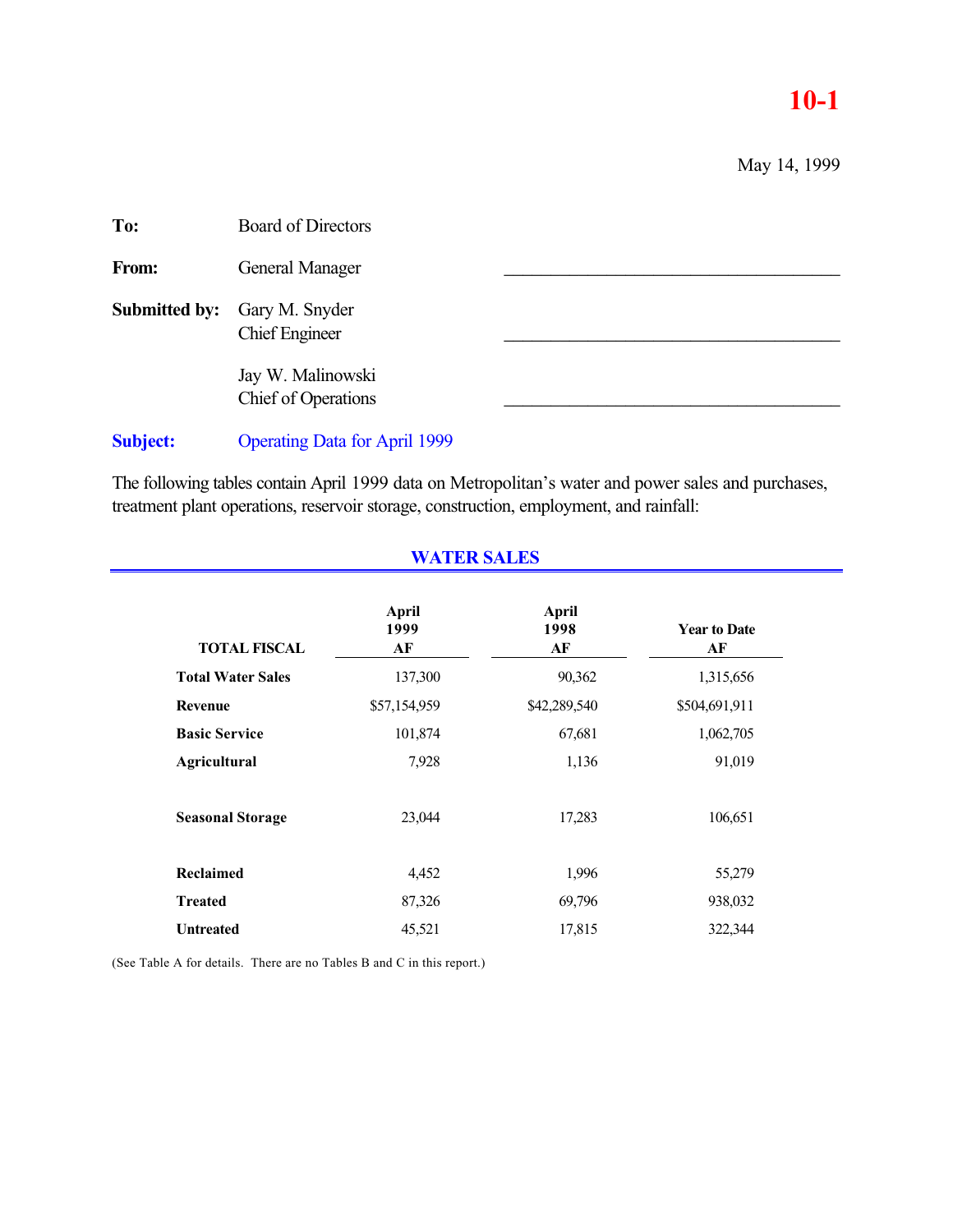# **METROPOLITAN'S STATE WATER PROJECT (SWP) CHARGES AND PAYMENTS--FISCAL YEAR 1998/99**

|  |  | The following table shows a comparison of totals through April 1999: |  |  |
|--|--|----------------------------------------------------------------------|--|--|
|  |  |                                                                      |  |  |

|                      | <b>SWP Statement</b><br>of Charges | 1998/99<br><b>Annual Budget</b> | <b>Amount Paid</b> |
|----------------------|------------------------------------|---------------------------------|--------------------|
| <b>Components</b>    | to Date                            | to Date                         | to Date            |
| Capital              | 143, 174, 447                      | 143, 174, 447                   | 145,398,671        |
| Minimum              | 98,799,814                         | 83, 103, 565                    | 90,218,148         |
| Power                | 61,976,969                         | 48,505,672                      | 50,580,903         |
| Credits              | (63,696,000)                       | (39,196,000)                    | (36, 663, 372)     |
| <b>Net SWP Costs</b> | \$240.255.231                      | \$235,587,684                   | \$249.534.350      |

Note: Explanation of Budget-to-Date and Payments & Credits-to-Date variances:

The actual POWER costs are \$2.2 million more than budgeted because:

the May 1998 revision in Off-Aqueduct charges;

and lower Variable Charges.

We have received \$2.5 million less in CREDITS than we had budgeted because of DWR's delay in the processing of funds.

The difference in CAPITAL and MINIMUM costs are due to the 1999 Statement of Charges being higher than information available at time of the 1998-99 budget preparation.

The 1999 Statement of Charges included unforeseen Aqueduct repair and energy deregulation costs.

#### **POWER FOR PUMPING**

The following quantities of electric energy were generated for Metropolitan's pumping system in April 1999:

| <b>Colorado River Energy</b>             | Kwh         |
|------------------------------------------|-------------|
| Hoover Power Plant                       | 141,062,000 |
| Parker Power Plant                       | 26,545,000  |
| Subtotal                                 | 167,607,000 |
| Southern California Edison (SCE) Benefit |             |
| Energy                                   | 7,635,322   |
| <b>SCE Exchange Energy</b>               | 20,005,000  |
| <b>SCE Purchased Energy</b>              | 5,810,000   |
| California Department of Water Resources |             |
| (DWR) Purchased Energy                   |             |
| <b>Other Purchased Energy</b>            | 3,039,000   |
|                                          |             |
| <b>Total Generated for Metropolitan</b>  | 204,096,322 |
| Power Available to DWR                   |             |
| CRA Power Available to SCE               |             |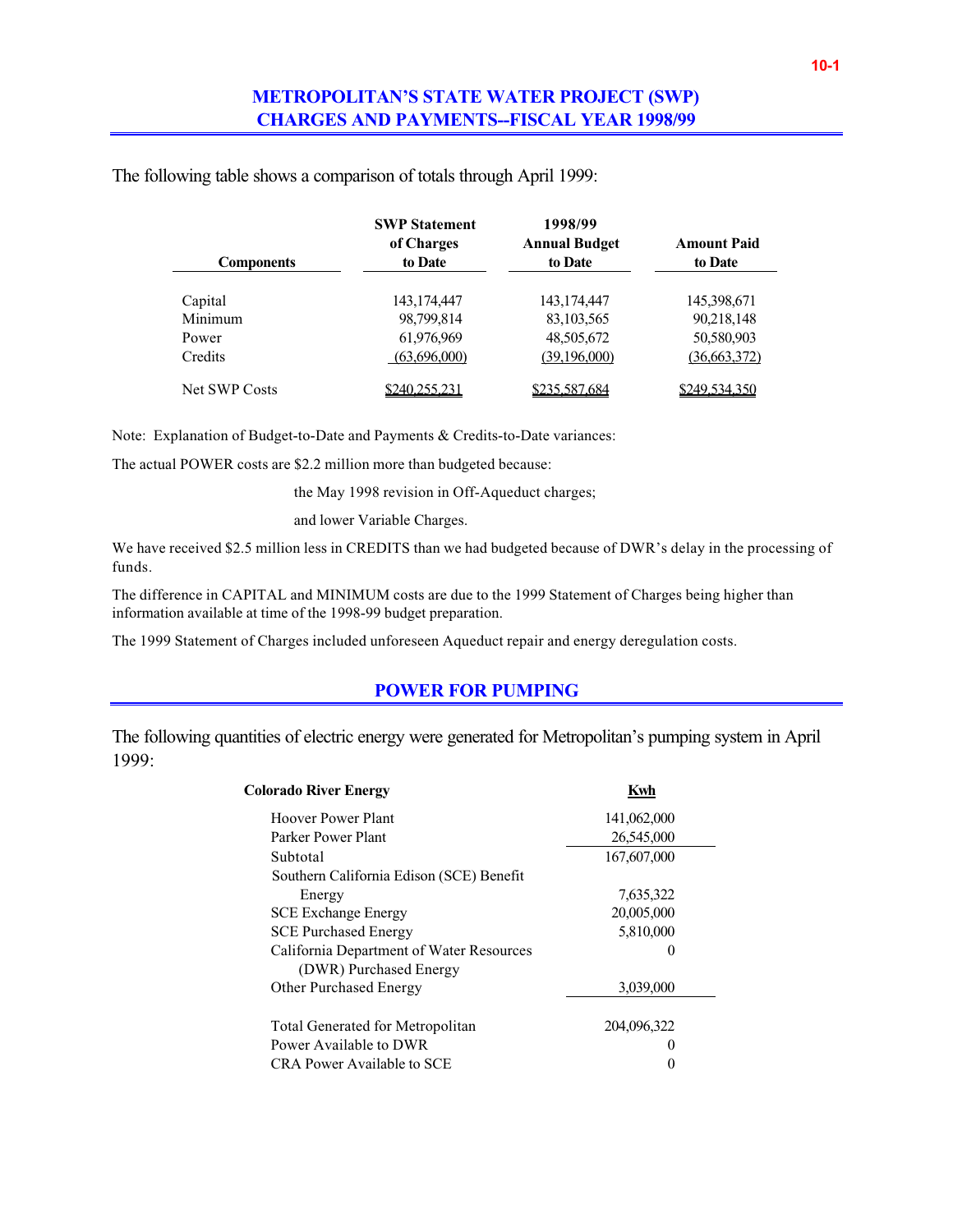## **HYDROELECTRIC POWER RECOVERY PLANTS--FISCAL YEAR 1998/99 ENERGY AND REVENUE ACCOUNT**

|                         |                   | <b>April 1999</b>         |                             |              |  |
|-------------------------|-------------------|---------------------------|-----------------------------|--------------|--|
|                         |                   | <b>Energy Sales (Kwh)</b> | <b>Gross Energy Revenue</b> |              |  |
| <b>PLANT</b>            | <b>This Month</b> | F.Y. To Date              | <b>This Month</b>           | F.Y. To Date |  |
| <b>PHASE I</b>          |                   |                           |                             |              |  |
| Greg Avenue             | $\overline{0}$    | 134,400                   | 0.00                        | 5,706.62     |  |
| Lake Mathews            | 3,300,000         | 30,216,000                | 140,118.00                  | 1,271,877.06 |  |
| Foothill Feeder         | 3,684,000         | 30,936,000                | 156,422.64                  | 1,301,590.20 |  |
| San Dimas               | 2,250,000         | 9,819,000                 | 95,535.00                   | 412,146.27   |  |
| Yorba Linda             | 2,748,000         | 24,750,000                | 116,680.08                  | 1,041,049.44 |  |
| Subtotal                | 11,982,000        | 95,855,400                | 508,755.72                  | 4,032,369.59 |  |
| PHASES II - IV          |                   |                           |                             |              |  |
| Sepulveda Canyon        | $\overline{0}$    | 7,020,000                 | 0.00                        | 397,217.28   |  |
| Venice                  | 0                 | 2,871,000                 | 0.00                        | 177,309.96   |  |
| Temescal                | 1,725,000         | 16,287,000                | 65,681.29                   | 731,044.97   |  |
| Corona                  | 1,719,000         | 16,698,000                | 65,559.91                   | 751,832.85   |  |
| Perris                  | 1,494,000         | 8,442,000                 | 58,077.11                   | 493,707.06   |  |
| Rio Hondo               | 0                 | 3,076,000                 | 0.00                        | 170,018.76   |  |
| Coyote Creek            | 1,443,000         | 15,597,000                | 55,063.86                   | 699,201.33   |  |
| Red Mountain            | 924,000           | 21,960,000                | 35,543.88                   | 1,062,991.69 |  |
| Valley View             | 0                 | 1,888,000                 | 0.00                        | 71,189.63    |  |
| Subtotal                | 7,305,000         | 93,839,000                | 279,926.05                  | 4,554,513.53 |  |
| <b>Total Phase I-IV</b> | 19,287,000        | 189,604,400               | 788,681.77                  | 8,586,883.12 |  |
| Etiwanda                | 4,272,000         | 16,568,000                | 58,935.60                   | 437,339.26   |  |
| Total                   | 23,559,000        | 206,262,400               | 847,617.37                  | 9,024,222.38 |  |

## **WATER QUALITY--FILTRATION PLANT EFFLUENT (Average for Month)**

| <b>Quality</b><br>$Hardness-mg/1$ |         | <b>Diemer</b> | Jensen | Weymouth | <b>Skinner</b><br>Plant 1 | <b>Skinner</b><br><b>Plant 2</b> | <b>Mills</b> |
|-----------------------------------|---------|---------------|--------|----------|---------------------------|----------------------------------|--------------|
| as $CaCO3$                        | Apr. 99 | $235*$        | $174*$ | $242*$   | $236*$                    | 234                              | 78*          |
|                                   |         |               |        |          |                           |                                  |              |
|                                   | Mar. 99 | 289           | 177    | 289      | 268                       | 270                              | 80           |
|                                   | Apr. 98 | 237           | 138    | 245      | 235                       | 228                              | 91           |
| <b>Total Dissolved</b>            |         |               |        |          |                           |                                  |              |
| Solids- $mg/1$                    | Apr. 99 | 483**         | $330*$ | 498**    | 480**                     | 478**                            | $185**$      |
|                                   | Mar. 99 | 585           | 341    | 588      | 544                       | 546                              | 184          |
|                                   | Apr. 98 | 505           | 291    | 509      | 503                       | 490                              | 238          |

\* Preliminary<br>\*\* Estimate

 ${\bf Estimate}$ 

(See Table D for Analysis of Water Supplies.)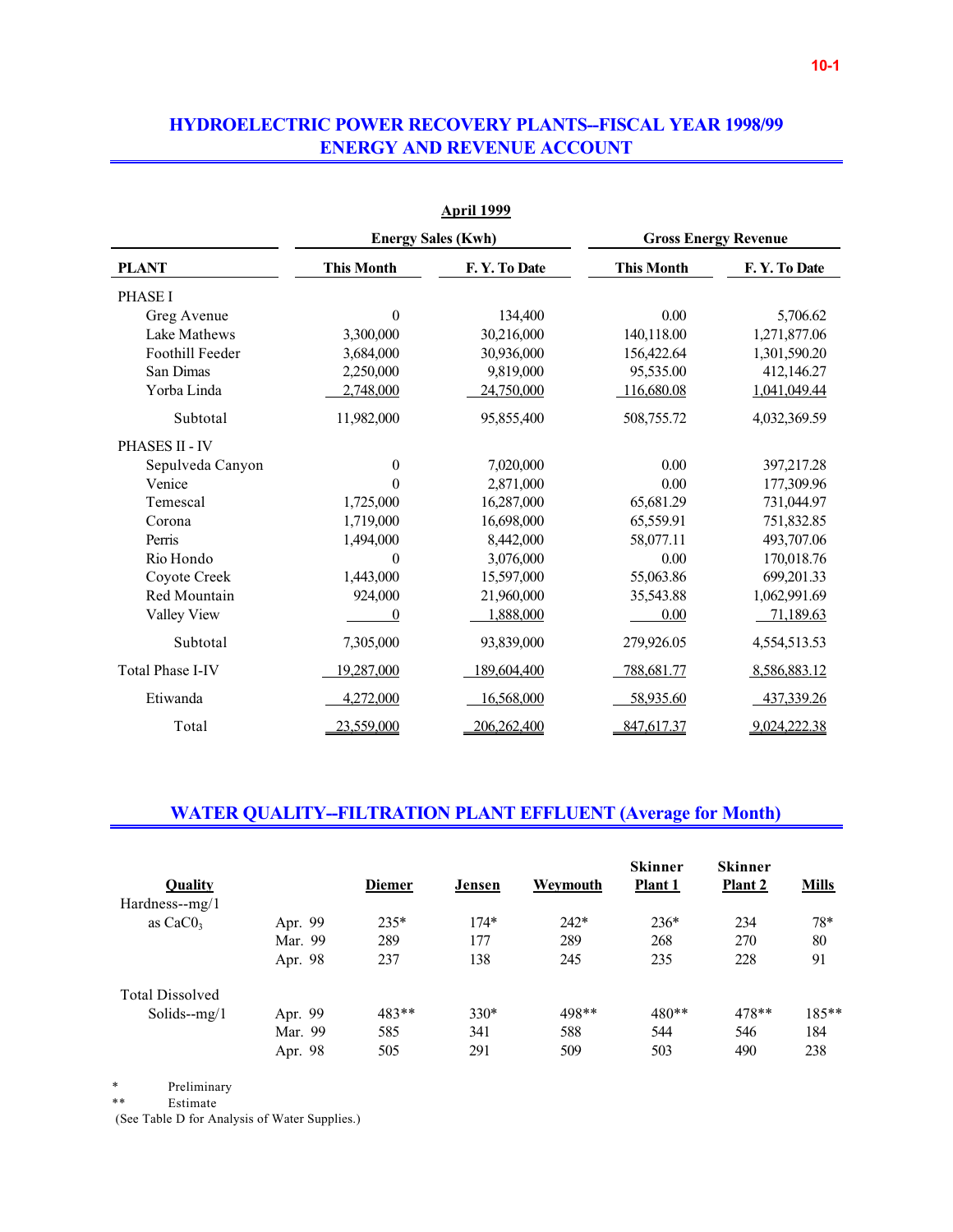|                         |         | <b>Diemer</b><br>AF | Jensen<br>AF  | Weymouth<br>AF | <b>Skinner</b><br>AF | <b>Mills</b><br>AF |
|-------------------------|---------|---------------------|---------------|----------------|----------------------|--------------------|
| <b>Individual Plant</b> |         |                     |               |                |                      |                    |
|                         | Apr. 99 | 31,773              | 16,190        | 2,262          | 13,268               | 3,540              |
|                         | Mar. 99 | 27,443              | 10,492        | 18,945         | 12,162               | 3,348              |
|                         | Apr. 98 | 21,461              | 20,176        | 17,673         | 10,512               | 3,295              |
|                         |         | Avg.                | Ann.          |                | <b>Total Fiscal</b>  |                    |
|                         |         | <b>Rate</b>         | Diff.         | <b>Treated</b> | <b>Year to Date</b>  |                    |
|                         |         | cfs                 | $\frac{0}{0}$ | AF             | AF                   |                    |
| Total all Plants        |         |                     |               |                |                      |                    |
|                         | Apr. 99 | 1,127               | 8             | 67,032         | 934,495              |                    |
|                         | Mar. 99 | 1,178               | 6             | 72,390         | 867,463              |                    |
|                         | Apr. 98 | 1,229               | 36            | 73,116         | 940,482              |                    |

# **RESERVOIR STORAGE**

|                               | <b>Usable</b><br><b>Storage</b><br>$\frac{0}{0}$ | <b>April 1999</b> | <b>March 1999</b> | <b>April 1998</b> | <b>Annual</b><br><b>Difference</b> |
|-------------------------------|--------------------------------------------------|-------------------|-------------------|-------------------|------------------------------------|
| Distribution                  |                                                  |                   |                   |                   |                                    |
| Lake Mathews                  | 89                                               | 161,680           | 150,966           | 171,725           | (10,045)                           |
| Lake Skinner                  | 80                                               | 35,357            | 37,226            | 35,927            | (570)                              |
| <b>Colorado River Basin</b>   |                                                  |                   |                   |                   |                                    |
| <b>Upper Basin</b>            | 84                                               | 26,258,400        | 26,291,500        | 26,221,600        | 36,800                             |
| Lower Basin                   | 93                                               | 26,468,900        | 26,880,500        | 27,122,000        | (653,100)                          |
| (See Table E for details)     |                                                  |                   |                   |                   |                                    |
| <b>State Water Project</b>    |                                                  |                   |                   |                   |                                    |
| Oroville                      | 92                                               | 3,217,362         | 2,911,503         | 2,996,037         | 221,325                            |
| San Luis (State)              | 95                                               | 1,011,996         | 1,061,796         | 1,062,223         | (50, 227)                          |
| Pyramid                       | 94                                               | 156,202           | 162,483           | 151,447           | 4,755                              |
| Castaic                       | 92                                               | 279,410           | 250,151           | 300,768           | (21, 358)                          |
| Silverwood                    | 82                                               | 58,300            | 56,608            | 54,080            | 4,220                              |
| Perris                        | 95                                               | 120,900           | 119,660           | 118,255           | 2,645                              |
| <b>Central Valley Project</b> |                                                  |                   |                   |                   |                                    |
| Clair Engle                   | 90                                               | 2,197,980         | 2,085,980         | 2,103,017         | 94,963                             |
| Shasta                        | 93                                               | 4,140,210         | 3,747,210         | 3,945,375         | 194,835                            |
| Folsom                        | 75                                               | 756,000           | 615,400           | 760,124           | (4, 124)                           |
| New Melones                   | 82                                               | 1,992,000         | 1,997,500         | 2,052,301         | (60, 301)                          |
| San Luis (federal)            | 93                                               | 901,994           | 966,029           | 937,588           | (35, 594)                          |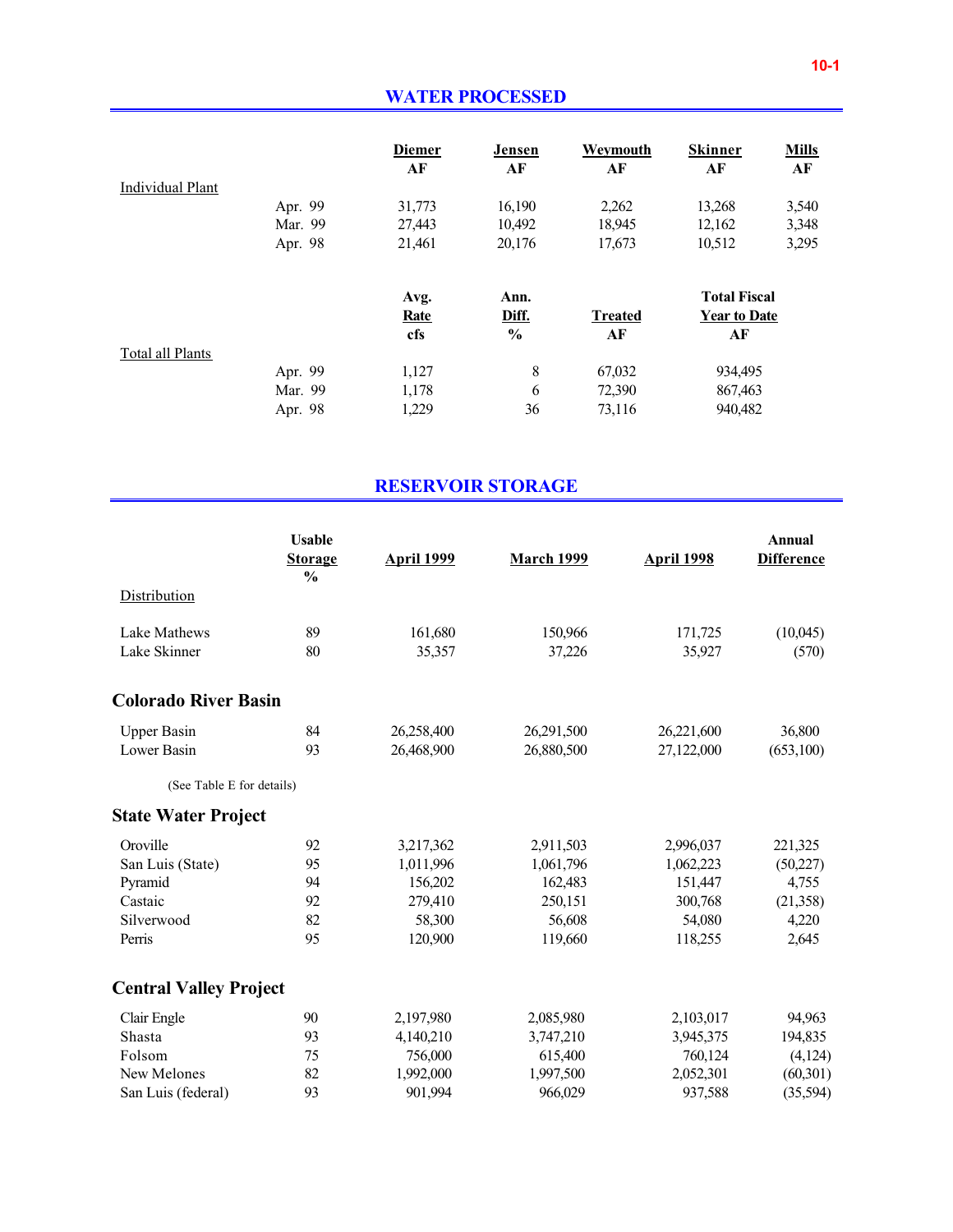Nineteen construction contracts, having a contract value in excess of \$1 billion, were in progress during the month of April 1999. Contract earnings under these contracts were \$34,231,741 this month. Status of these contracts at the end of the month follows:

|                                                                             | Percent<br>Completed | <b>Estimated</b><br><b>Completion</b> |
|-----------------------------------------------------------------------------|----------------------|---------------------------------------|
| Eastside Reservoir Project - P-1 Pumping Plant                              | 77                   | October 1999                          |
| Eastside Reservoir Project<br>West Dam, Saddle Dam, and Forebay             | 93                   | November 1999                         |
| Eastside Reservoir Project East Dam                                         | 86                   | December 1999                         |
| Eastside Reservoir Project Inlet/Outlet Tower                               | 75                   | December 1999                         |
| Inland Feeder Contract No. 2<br>Arrowhead East Tunnel                       | 55                   | April 2002                            |
| Eastside Reservoir Project Inland Feeder Pressure<br>Control Structure      | 80                   | December 1999                         |
| <b>Standby Emergency Power Additions</b><br>F. E. Weymouth Filtration Plant | 99                   | May 1999                              |
| Inland Feeder Riverside Pipeline - South                                    | 98                   | March 2000                            |
| Inland Feeder Riverside Pipeline - North                                    | 87                   | <b>July 2000</b>                      |
| Eastside Reservoir Project North Rim                                        | 63                   | January 2000                          |
| Eastside Reservoir Project Secondary Inlet                                  | 83                   | November 1999                         |
| Garvey Reservoir Floating Cover                                             | 99                   | September 1999                        |
| Arrowhead West Tunnel                                                       | 23                   | August 2002                           |
| Inland Feeder Riverside Badlands Tunnel                                     | 16                   | October 2003                          |
| Second Lower and Sepulveda Feeders Stray Current Drain<br><b>Stations</b>   | 16                   | September 1999                        |
| Design and Construction of the Mills<br>Warehouse                           | $\theta$             | April 2000                            |
| Skinner Prefabricated Warehouse<br>Building                                 | 19                   | September 1999                        |
| Eastside Reservoir Project West Dam<br>Earthwork                            | 19                   | January 2000                          |

#### **Awarded Contracts:**

No construction or procurement contracts were awarded this month.

#### **Completed Contracts:**

Contract No. 1507, filter materials replacement at the Robert A. Skinner Filtration Plant Module No. 3, was completed on April 5, 1999. The Notice of Completion was recorded on April 15, 1999.

No procurement contracts were completed this month.